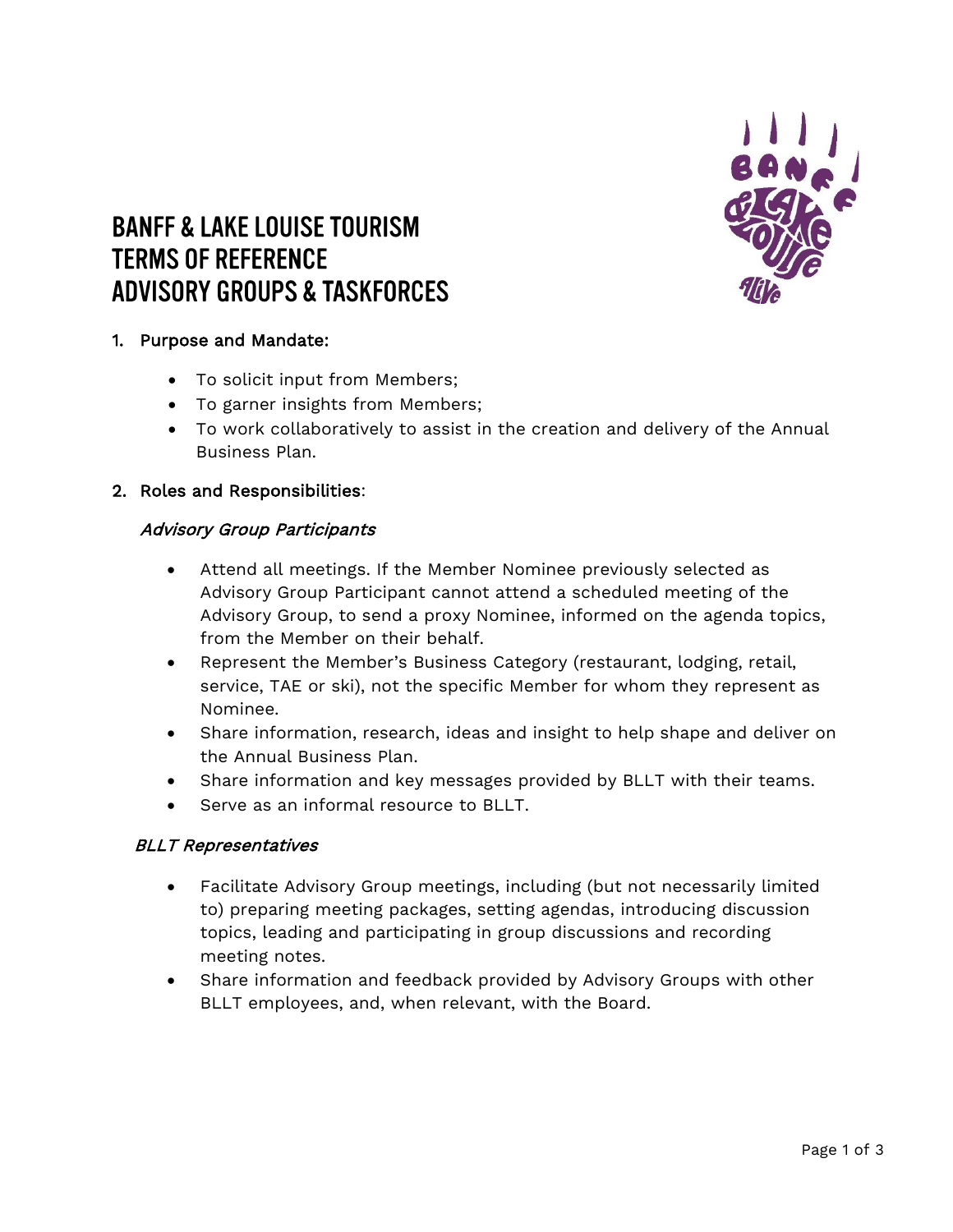# 3. Authority / Reporting:

Advisory Groups are not sanctioned by the Board in any official Committee capacity. As such, they do not have the authority to make, discuss, or present motions to the Board for consideration. Discussions and recommendations of the Advisory Groups are shared with employees of BLLT and, when applicable, BLLT employees share information brought forth by the Advisory Groups with the Board.

# 4. Membership and Composition:

- Advisory Groups consist of not less than six BLLT Member Nominees or BLLT Stakeholder Representatives (Parks Canada, Travel Alberta and Town of Banff).
- No more than two Member Nominees per Member, or BLLT Stakeholder Representatives can participate in any one Advisory Group annually.
- Advisory Groups are divided into the following categories:
	- 1. Business Events Strategic Taskforce: Contributes the latest industry trends and insights, and help BLLT to validate the strategic plan.
	- 2. Lake Louise Advisory Group: Supports the overall visitor experience during peak seasons. Understands the needs of the Lake Louise visitor with regards to movement throughout.
	- 3. Food Tourism Taskforce: Continues to keep food tourism strategy top-of-mind with Chef's and Food and Beverage Managers across the destination and explores new opportunities and engage and involve member businesses in BLLT food tourism related events and initiatives.
	- 4. Events Taskforce: Creates an integrated approach to events across the destination. Identifies opportunities for member to participate in and support BLLT events and identifies opportunities for BLLT to support member events.
	- 5. Marketing Advisory Group: Discusses travel insights and how they will impact marketing plans. Gather insights and trends from members and share learnings. In 2022, focus will be on testing approach to the digital foundation and brand work.
	- 6. Travel Trade Advisory Group: Shares insights, learnings and trends related to group travel.
- Both the Board, and the President & CEO have the authority to add, amend, retire or re-categorize Advisory Groups on an as-needed basis.